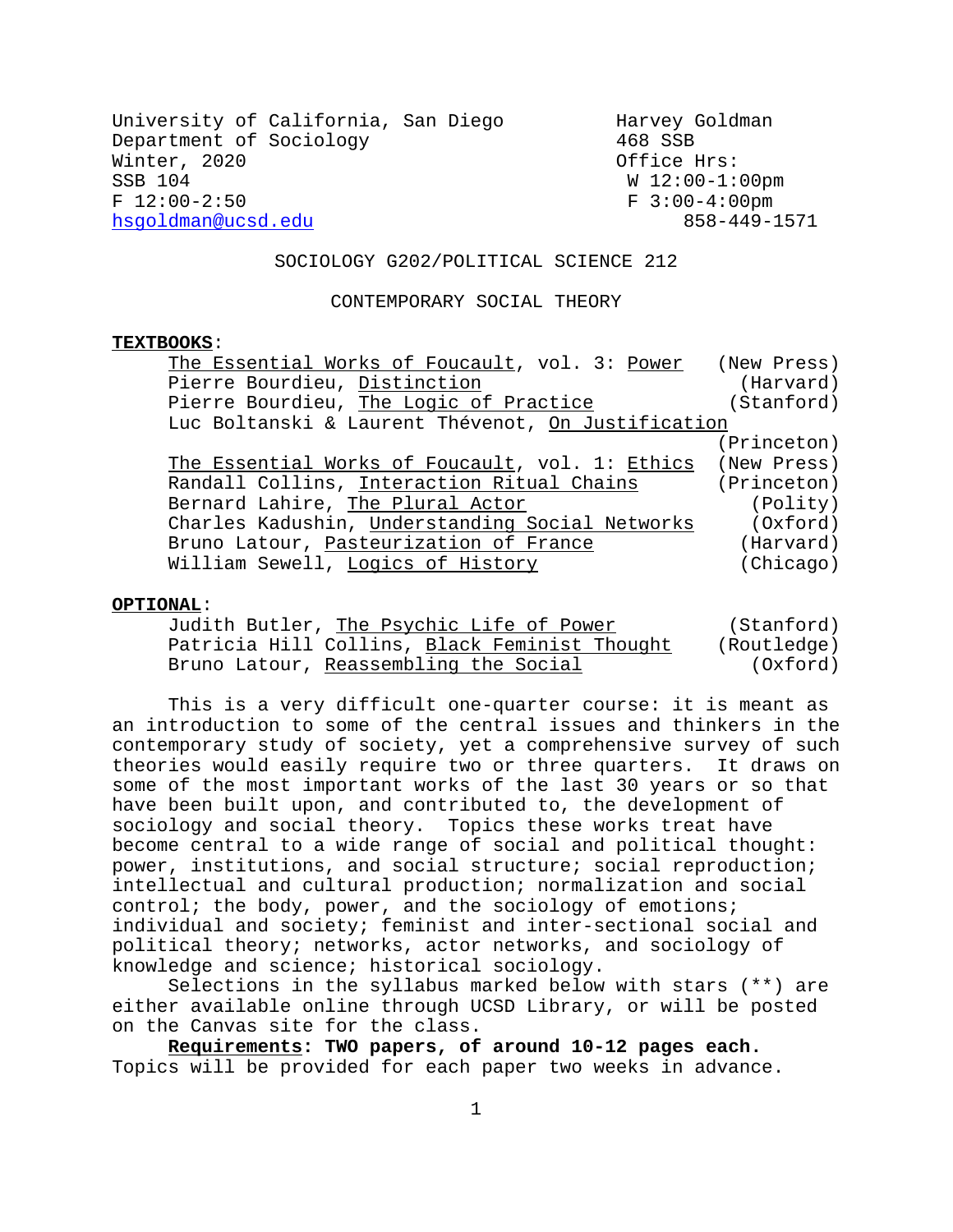# **I. INTRODUCTION – POWER/KNOWLEDGE AND SUBJECTION OF THE SELF Required:**

The Essential Works of Foucault, vol. 1: Ethics:

----, "Part I: The Courses," pp. 5-106

----, "Part II: Ethics," pp. 199-319

# **II. SOCIAL REPRODUCTION: CLASSIFICATION, STRATIFICATION, AND CULTURAL CAPITAL**

#### **Required**:

Bourdieu, Distinction, pp. 1-175, 466-500

#### **III. THE PRACTICE "TURN"**

## **Required:**

- **\*\***Louis Althusser, "Philosophy and Social Science: Introducing Bourdieu and Passeron," Theory, Culture & Society 36, nos. 7-8 (2019):5-21
- **\*\***Stuart Hall, "Signification, Representation, Ideology: Althusser and the Post-Structuralist Debates", Critical Studies in Mass Communication 2, no. 2 (1985): 91-114

Bourdieu, the Logic of Practice, pp. 25-141

**\*\***George Steinmetz, "From Sociology to Socio-analysis: Rethinking Bourdieu's Concepts of Habitus, Capital, and Field along Psychoanalytic Lines," in Lynn Chancer, et al, eds., The Unhappy Divorce of Sociology and Psychoanalysis (Palgrave Macmillan, 2014), pp. 203-219

厚

**[ONLINE THROUGH UCSD LIBRARY]**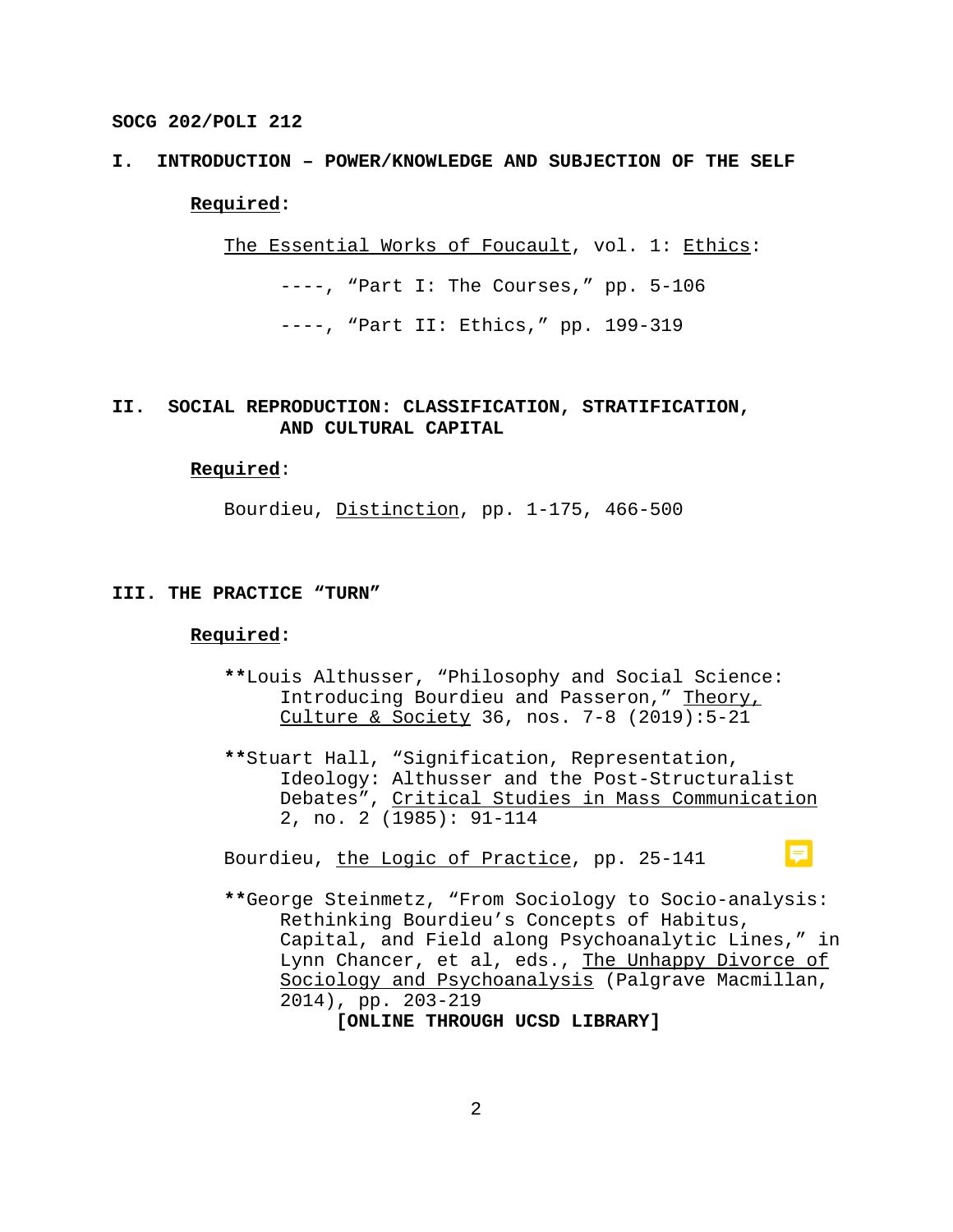# **IV**. **HABITUS, CRITIQUE, AND SELF-WORTH**

## **Required:**

**\*\***Boltanski & Thévenot, "The Sociology of Critical Capacity", European Journal of Social Theory 2, no. 3 (1999):359-377

Boltanski & Thévenot, ON JUSTIFICATION, selections

#### V. **THE SELF, THE SUBJECT, AND SOCIETY**

## **Required:**

- Foucault, Essential Works of Foucault, vol. 3: Power:
	- -----, "Truth and Juridical Forms," pp. 1-87
	- -----, "Truth and Power," pp. 111-33
	- -----, "Governmentality," pp. 201-23
	- -----, "Omnes et Singulatim: Toward a Critique of Political Reason," pp. 298-325
	- -----, "The Subject and Power," pp. 326-48
- **\*\***Craig Calhoun, "Morality, Identity, and Historical Explanation: Charles Taylor on the Sources of the Self," Sociological Theory 9, no. 2 (1991):232-63
- **\*\***Rogers Brubaker & Frederick Cooper, "Beyond 'Identity'", Theory and Society 29 (2000):1-47

#### **Optional**:

- **\*\***Louis Althusser, "Ideology and Ideological State Apparatuses," from Lenin and Philosophy http://www.marx2mao.com/Other/LPOE70ii.html#s5
- Butler, Psychic Life of Power Introduction, Chapters 3 & 4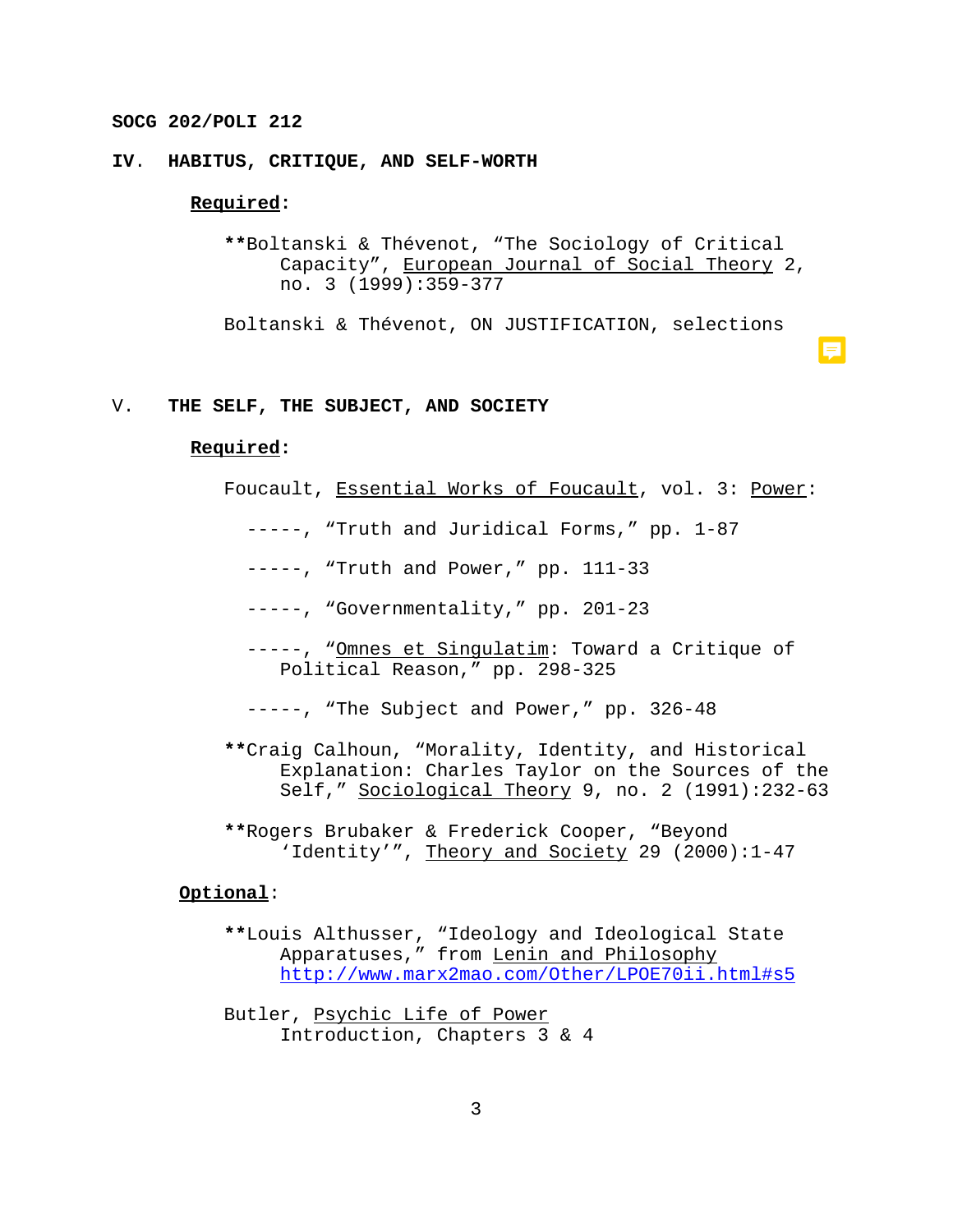# **VI**. **SELF, SOCIETY, AND EMOTIONS**

## **Required:**

Lahire, The Plural Actor, selections

|  | <b>Service Service</b> |
|--|------------------------|
|  |                        |
|  | ________               |
|  |                        |
|  |                        |
|  |                        |
|  |                        |

Lahire, "From the Habitus to an Individual Heritage of Dispositions," Poetics 31 (2003):329-355

Lahire, "The Double Life of Writers," New Literary History 41 no. 2 (2010):443-465

Lahire, "Literature is Not Just a Battlefield," New Literary History 46, no. 3 (2015):387-407

Randall Collins, Interaction Ritual Chains, Chs. 1-3

## **VII**. **FEMINIST AND INTER-SECTIONAL THEORY**

## **Required:**

**\*\***Butler, Gender Trouble, chapter 1 https://ebookcentral.proquest.com/lib/ucsd/reader.action?docID=18 0211&ppg=39

- **\*\***Butler, Bodies That Matter, chapter 1
- **\*\***Kimberlé Crenshaw, "Demarginalizing the Intersection of Race and Sex," University of Chicago Legal Forum (1989):139-168
- **\*\***Kimberlé Crenshaw, "Mapping the Margins: Intersectionality, Identity Politics, and Violence against Women of Color," Stanford Law Review 43, no. 6 (1991):1241-1300

#### **Optional**:

Patricia Hill Collins, Black Feminist Thought, selections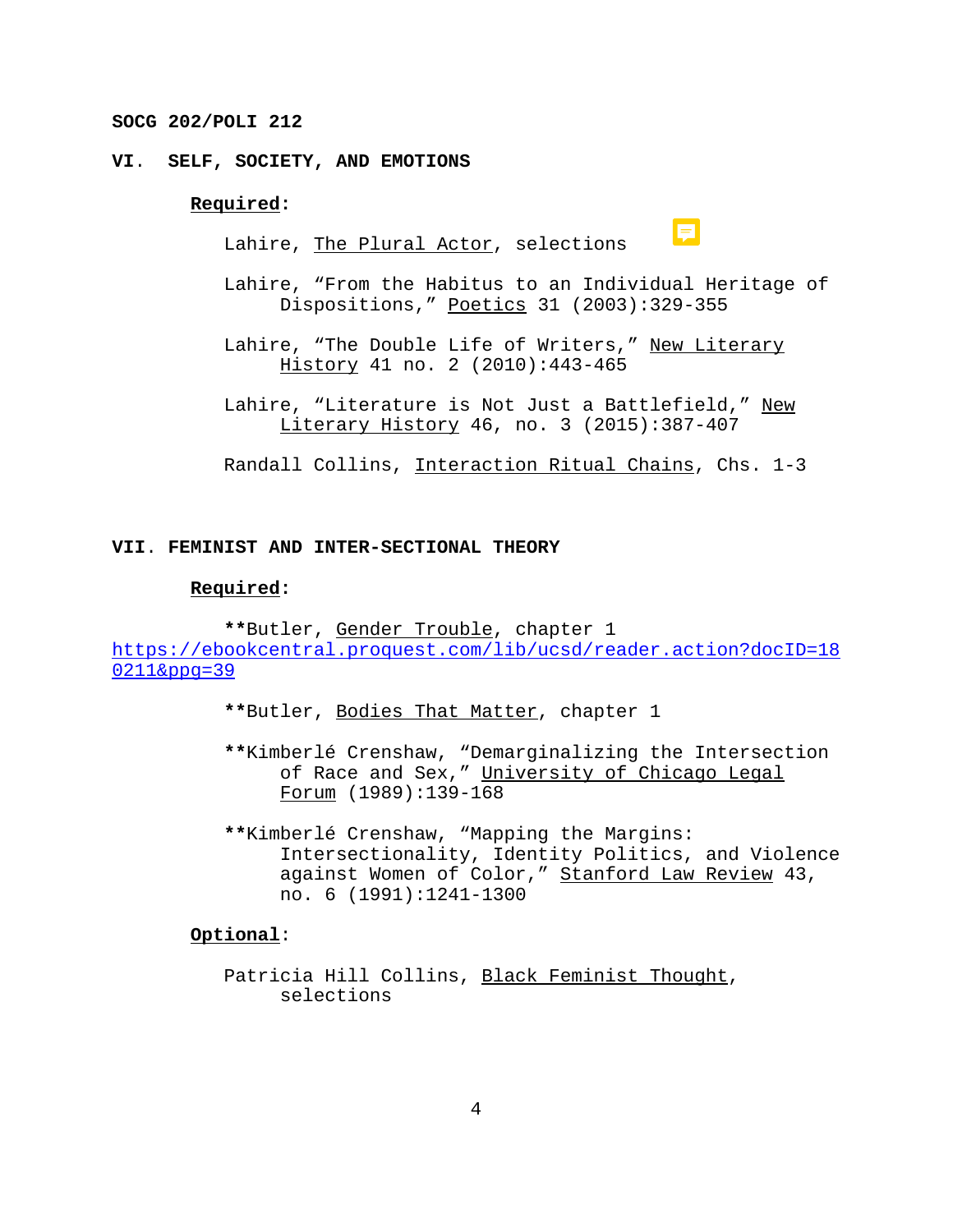# **VIII**. **SOCIAL NETWORKS AND RELATIONS**

## **Required**:

Kadushin, Understanding Social Networks, selections

**\*\***Barry Wellman, "Network Analysis: Some Basic Principles," Sociological Theory 1 (1983):155-200

 $\blacksquare$ 

- **\*\***Peter Marsden, "Social Networks," in Encyclopedia of Sociology, Second Edition, ed. Edgar Borgatta and Rhonda Montgomery (New York: Macmillan, 2000), volume 4, pp. 2727-2735 **[POSTED ON WEBSITE]**
- **\*\***Emily Erikson, "Relationalism and Social Networks," in The Palgrave Handbook of Relational Sociology, ed. François Dépelteau, pp. 271-87
- **\*\***John Padgett & Christopher Ansell, "Robust Action and the Rise of the Medici, 1400-1434," American Journal of Sociology 98, no. 3 (1993): 1259-1319

# **IX**. **ACTORS, ACTOR-NETWORKS, AND THE SOCIAL**

#### **Required:**

Latour, The Pasteurization of France, pp. 153-236

**\*\***Bloor, "Anti-Latour," Studies in the History and Philosophy of Science 30, no. 1 (1999):81-112

**\*\***Latour, "For David Bloor...and Beyond: A Reply to David Bloor's 'Anti-Latour'", Studies in the History and Philosophy of Science 30, no. 1 (1999):113-129

## **Optional**:

Latour, Reassembling the Social, pp. 1-140, 159-64